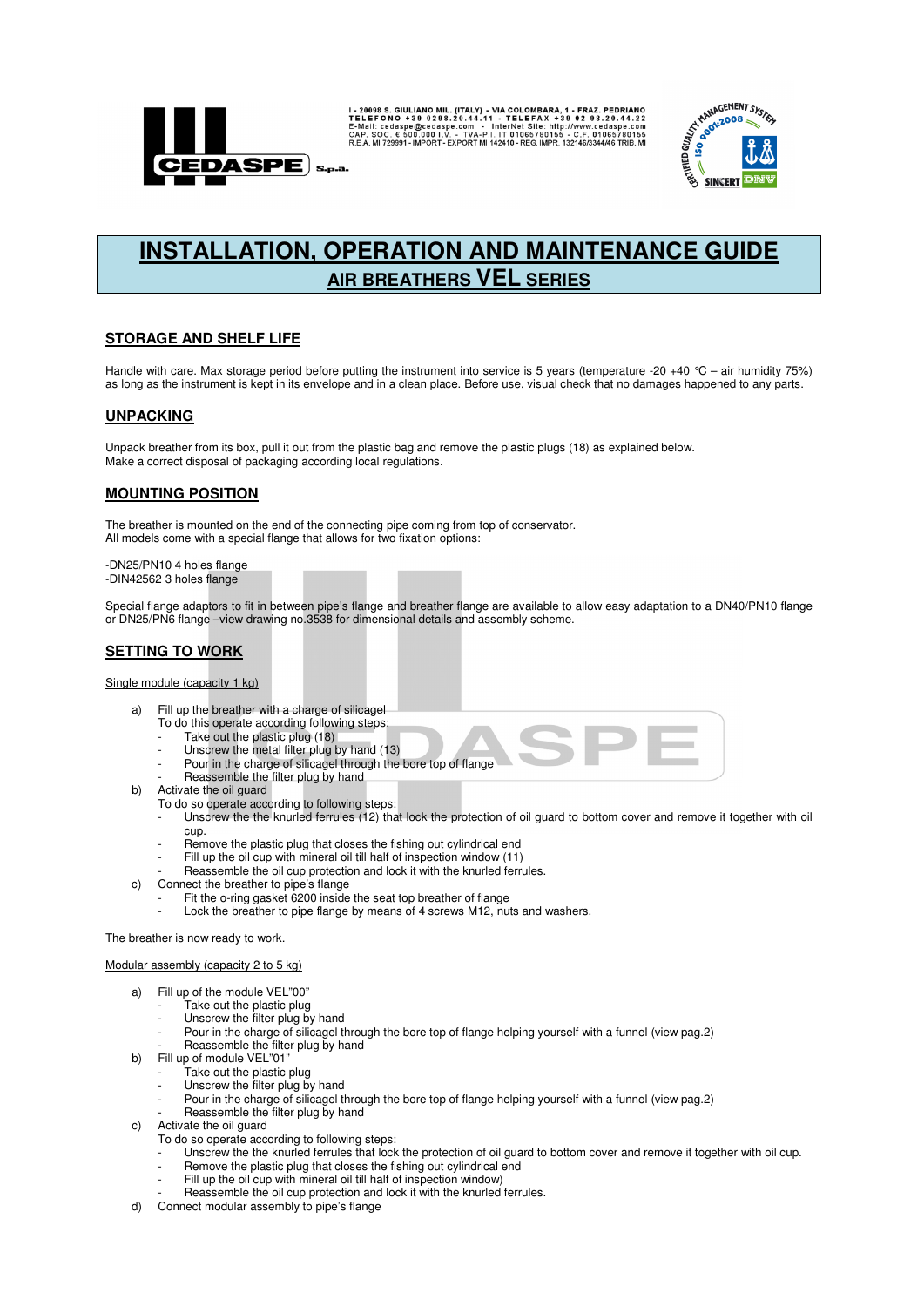

I - 20098 S. GIULIANO MIL. (ITALY) - VIA COLOMBARA, 1 - FRAZ. PEDRIANO<br>TELEFONO +39 0298.20.44.11 - TELEFAX +39 02 98.20.44.22<br>E-Mail: cedaspe@cedaspe.com - InterNet Site: http://www.cedaspe.com<br>CAP. SOC. € 500.000 I.V. -



- Fit o-ring gasket inside the seat top of module VEL"01" of flange
- Fit module VEL"01" on the M12 studs underneath VEL"00" bottom cover
- Lock the module by means of 4 nuts M12 and washers.
- Fit the o-ring gasket 6200 inside the seat top breather of flange
- Lock the modular breather to pipe flange by means of 4 screws M12, nuts and washers.

The modular breather is now ready to work.

#### **FILLING UP OPERATION**



# **MAINTENANCE**

During transformer maintenance is a good practice to check condition of breather.

First of all clean outside surfaces and perform the following visual tests:

- Integrity of breather.
	- Breather should not have visible external damages and glass gel container (3.7) must be free of damages/cracks as well. Usually oil guard has no damages because is heavily protected,
	- Saturation of silicagel,
	- Check colour of silicagel through inspection windows: if colour has changed from orange to white you have to change the silcagel, to do so read dedicated paragraph on this operation below,
	- Level of oil inside oil guard,

Check level of oil inside oil guard through inspection window,

Oil level should reach approx half of inspection window and in case the level is found lower then this point please refill the cup (see paragraph below).

## **CHANGE OF SILICAGEL CHARGE**

If the charge of silicagel has to be changed operate as below:

#### Single module (capacity 1 kg)

- Unlock module VEL"01" by unscrewing the 4 screws M12 and take it off,
- Unscrew the the knurled ferrules that lock the protection of oil guard to bottom cover and remove it together with oil cup (make sure to do this operation before emptying the container to avoid oil spilling out off cup),
- Remove the exhausted silicagel by pouring it out off the container,
- Pour in the fresh charge of silicagel,
- Reassemble the oil guard protection (before doing so check the level of mineral oil inside the cup),
- Reassemble the filter plug and lock it by hand,
- Fit the o-ring gasket 6200 inside the seat top breather of flange,
- Lock the breather to pipe flange by means of 4 screws M12, nuts and washers,

#### Modular assembly (capacity 2 to 5 kg)

Unlock module VEL"00" by unscrewing the 4 screws M12 and take it off,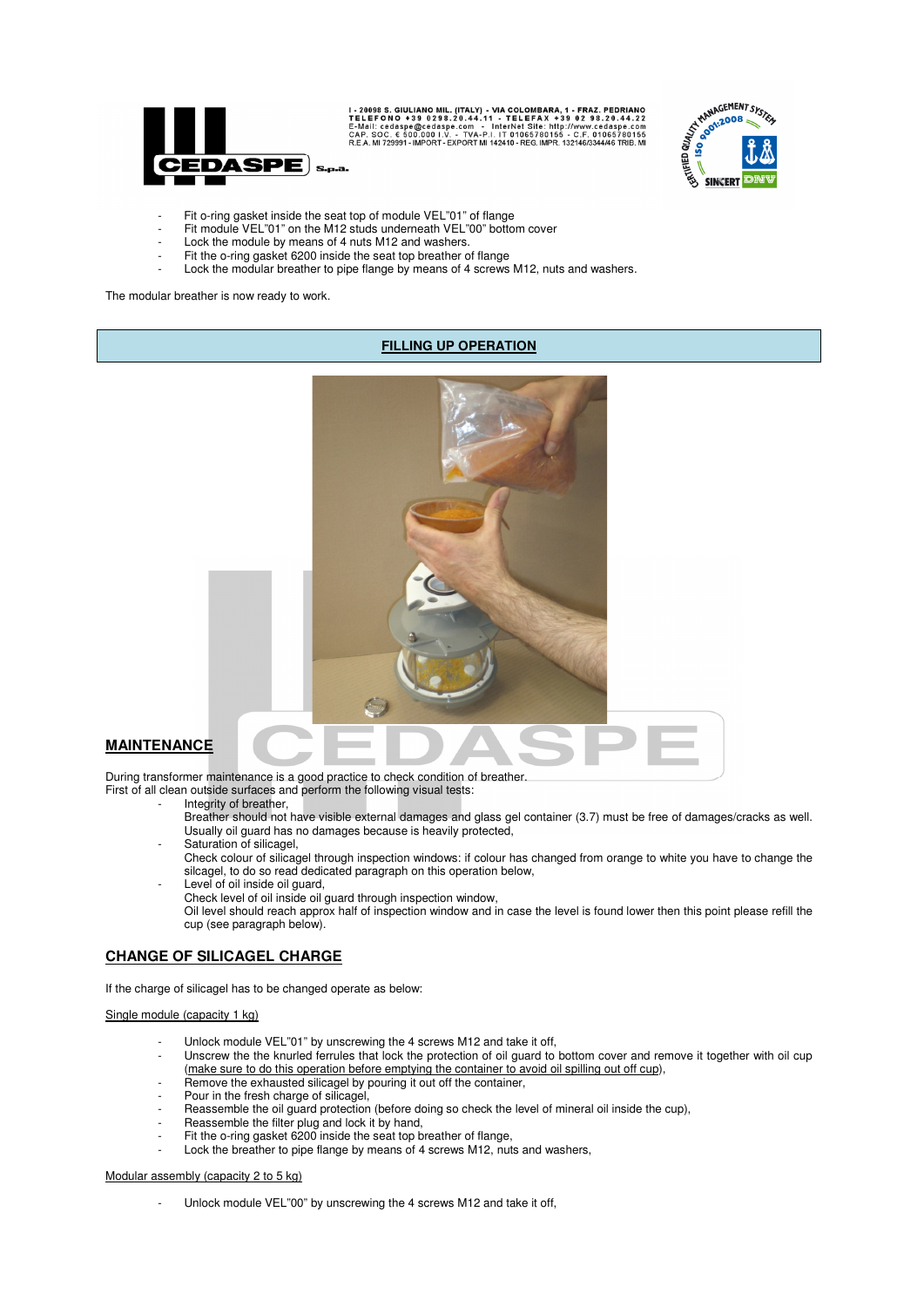

I-20098 S. GIULIANO MIL. (ITALY) - VIA COLOMBARA, 1 - FRAZ. PEDRIANO E-ME IL FONO + 39 0 29 8.20.44.12<br>TELEFONO + 39 0 29 8.20.44.11 - TELEFAX + 39 0 2 9 8.20.44.22<br>E-Mail: cedaspe@cedaspe.com - InterNet Sile: http://www.c



- Unlock module VEL"01" by unscrewing the 4 nuts M12,
- Unscrew the the knurled ferrules (12) that lock the protection of oil guard to VEL"01" bottom cover and remove it together with oil cup (make sure to do this operation before emptying the container to avoid oil spilling out off cup),
	- Unscrew the filter plugs, on both modules, by hand and empty out the gel off the two containers.
- Pour in the fresh charge of silicagel in module VEL"01" and VEL"00" and lock filter plugs by hand,
- To complete assembly of module VE"01" refit oil guard protection (before doing so check the level of mineral oil inside the cup),
- Fit module VEL"01" on the M12 studs underneath VEL"00" bottom cover,
- Lock the module by means of 4 nuts M12 and washers,
- Fit the o-ring gasket 6200 inside the seat top breather of flange,
- Lock the modular breather to pipe's flange by means of 4 screws M12, nuts and washers.

Saturated silicagel can be regenerated or disposed; in case of disposal please operate according local regulations for waste management.

Refer also to up to date version of silica gel MSDS available from our technical stuff and silica gel manufacturer.

## **SILICAGEL REGENERATION**

The silicagel that absorbed humidity can be regenerated by drying it into a oven at a temperature between 130 to 140 °C until every bean changes its colour to original orange colouration.

#### **REFILLING OF OIL INSIDE THE OIL GUARD**

If there is not enough oil inside oil cup operate as follows:

- Remove the oil guard the protection together with oil cup by unscrewing the knurled ferrules that lock the protection of oil guard to bottom cover,
- Fill up the oil cup with mineral oil until half of inspection window,
- Reassemble the oil cup protection on bottom breather.

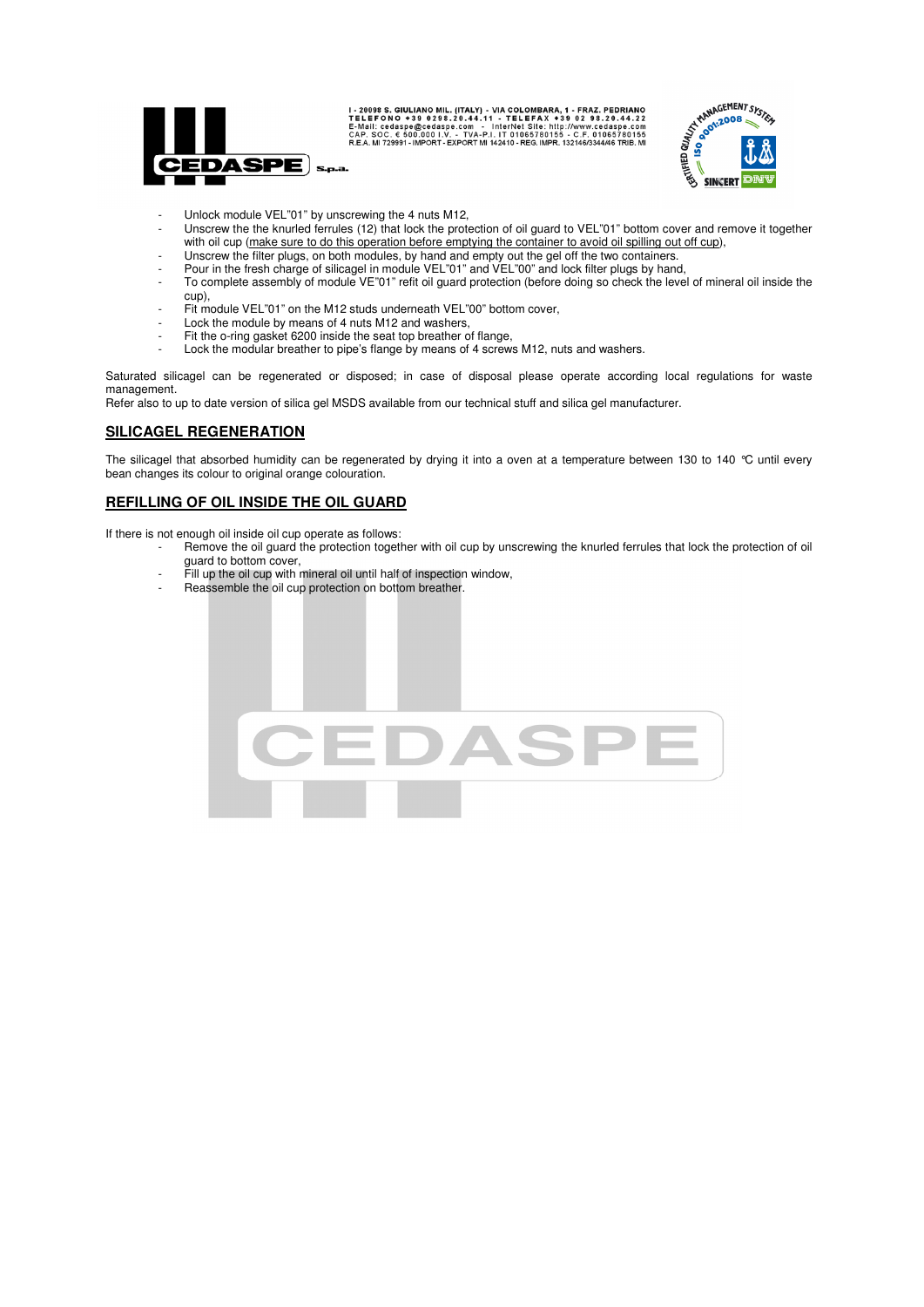